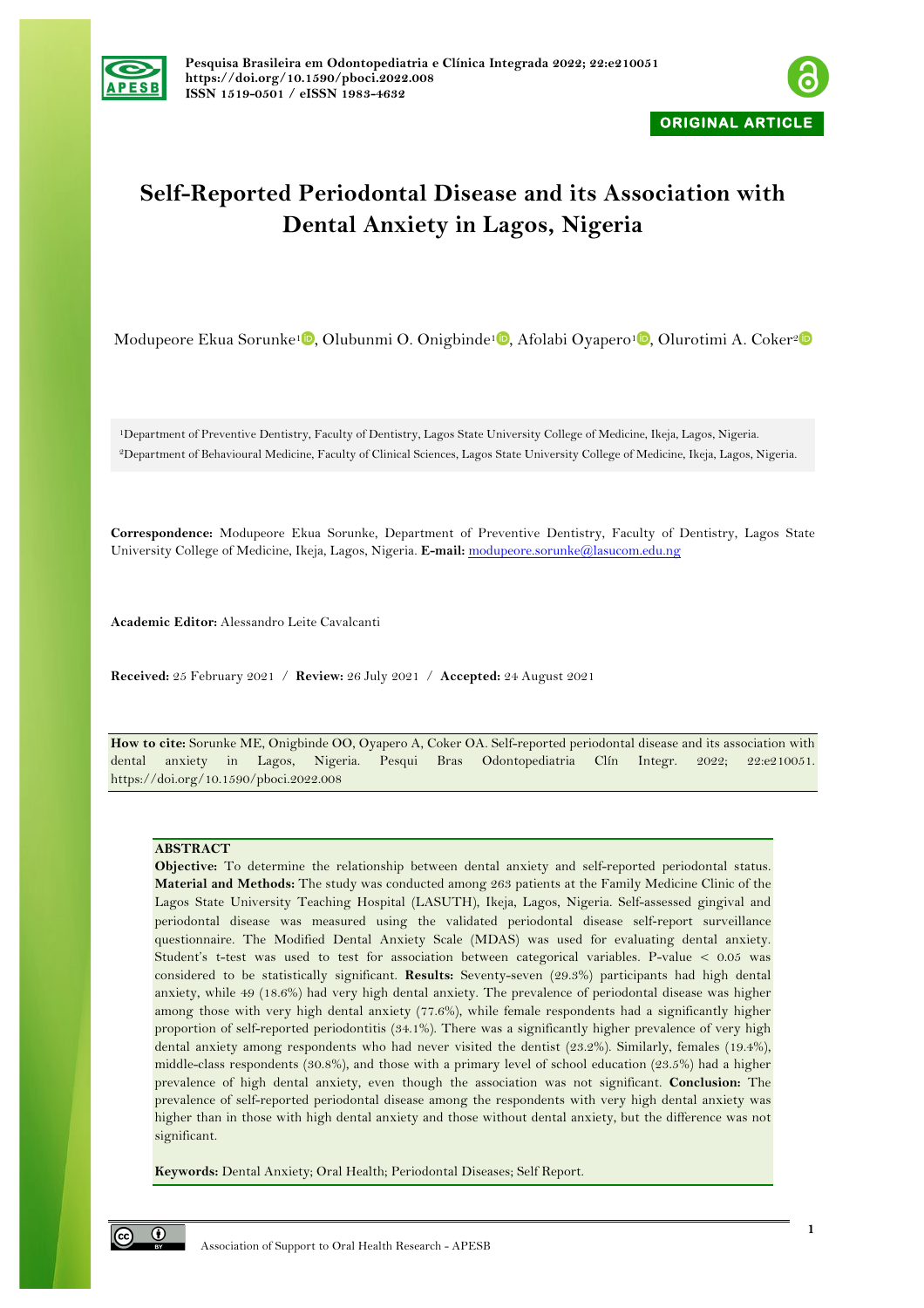#### **Introduction**

Dental anxiety and dental fear refer to strong negative feelings associated with dental treatments, which affect a wide proportion of the population, thus constituting a significant public and oral health issues [1]. Dental fear is considered to be aroused by a real, immediately present, specific stimulus (e.g., needles, drilling), whereas in dental anxiety, the cause is unclear, ambiguous, and cannot be readily ascertained  $\lceil 2,3 \rceil$ . The reported prevalence of dental anxiety among Nigerians varied from as low as 7% to as high as 48.6%. For example, a rate of 13.6% was found among primary school teachers in Tanzania, while studies from Ghana, India, and Saudi Arabia reported a high prevalence of 47.3%, 46%, and 51.6%, respectively [4,5]. Dental anxiety constitutes a major reason why individuals avoid dental consultations and put off appointments as well as exhibit poor compliance [6]. In addition, dentally anxious patients avoid periodontal preventive measures and exhibit poor compliance, which culminates in deteriorating periodontal health  $\lceil 7 \rceil$ . One recent study indicated that 25% of Nigerian population avoided dental treatment except when they were symptomatic and mostly presented with pain [8].

Periodontal diseases are a group of lesions affecting tissues surrounding and supporting the teeth and are among the most common diseases in mankind [9]. The key presentations of periodontitis in the early stages are gingival bleeding, the gingival margin's recession, halitosis and in advanced disease, hypermobility, migration, and tooth loss resulting in impaired oral function, esthetics, and quality of life. In the Nigerian population, the prevalence was very high: 94.4% [9] and 87% [10]. Untreated gingivitis may progress to periodontitis, the severe forms of which often result in tooth loss. Severe periodontitis is said to contribute about 15% to 30% to tooth loss, which negatively affects the quality of life of an individual and is related to poorer general health in adults [1]. Moreover, periodontal disease influences the risk for some life-threatening systemic conditions like diabetes and cardiovascular diseases, as well as adverse pregnancy outcomes [11]. Thus, to effectively prevent and control periodontal diseases, it is very important for individuals to recognize early signs and symptoms [12].

The ability of dental anxiety to cause avoidance behaviours towards dental treatment with resultant impairment in periodontal health and oral health related quality of life (OHRQoL) makes it necessary to study how this very important factor affects the periodontal health of our people. More so, most studies [13,14] from this environment concentrated on measuring the degree of dental anxiety. Dentally anxious patients avoid periodontal preventive measures and exhibit poor compliance, culminating in deteriorating periodontal health and impaired oral health related quality of life (OHRQoL).

Clinically based full-mouth evaluation is considered the gold standard for surveying periodontitis and determining its prevalence and screening of periodontitis in the dental office [15,16]. An alternative method to detect periodontitis associated symptoms that could target a larger population outside dental offices is selfreported instruments. Self-report is an efficient, more attainable and accepted means of assessing sociodemographic information, population characteristics, risk factors, behaviors, and diseases but has rarely been used for periodontal disease screening  $\lceil 17 \rceil$ . Self-reported measures could facilitate the screening of periodontitis in a larger population and, eventually, the development of state and local public oral health or education programs [18]. They can also collect information about perceived periodontal alterations, oral hygiene habits, visible roots, tooth mobility, bleeding gums, gum swelling, tooth migration, tooth loss and Halitosis [17,19,20].

Due to the absence of publications on self-reported periodontal status in Lagos state and studies aiming to correlate its occurrence with dental anxiety, this study aims to determine the relationship between dental anxiety and self-reported periodontal status.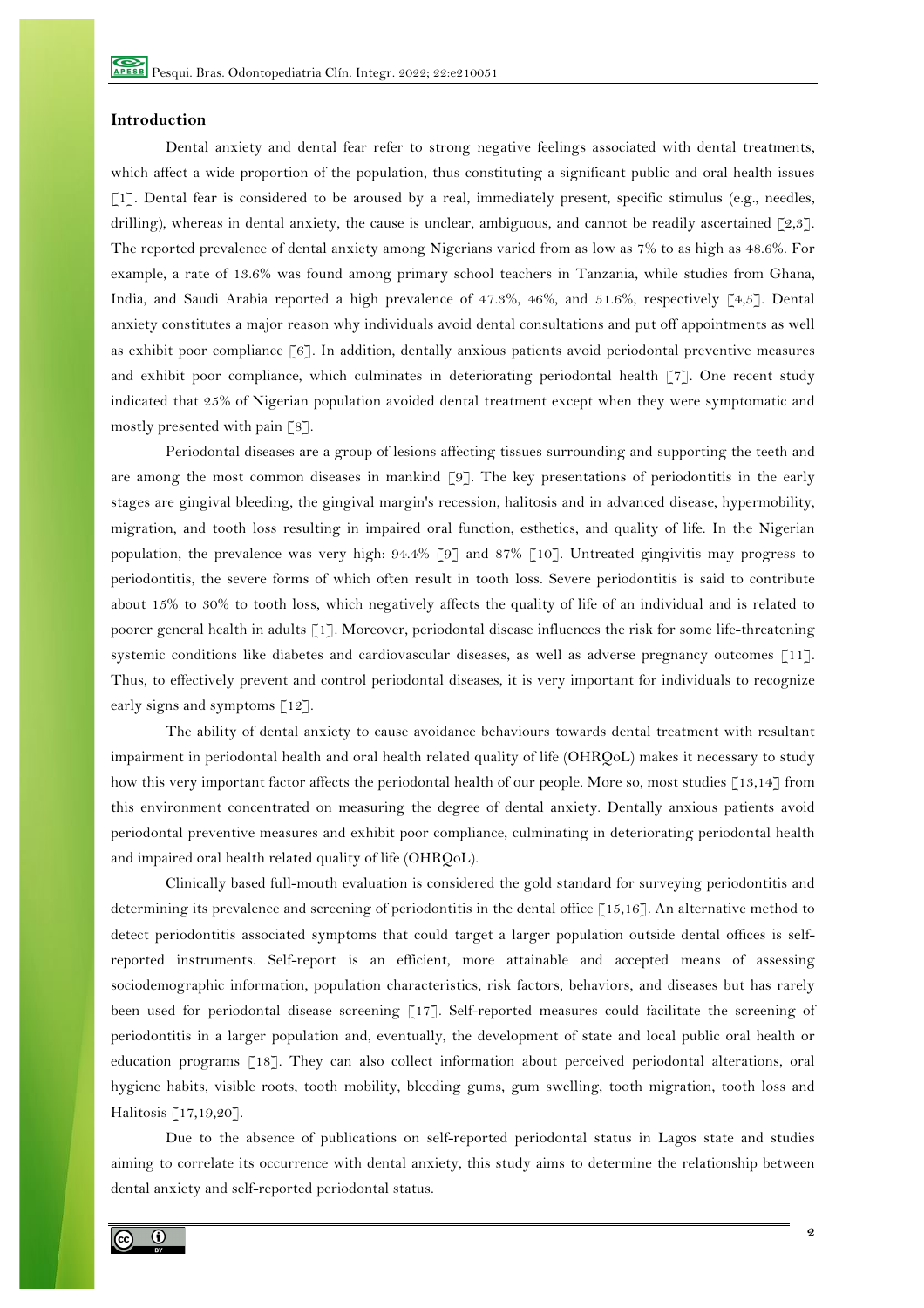#### **Material and Methods**

## Study Setting

The study was conducted at the Family Medicine Clinic (FMC), Lagos State University Teaching Hospital (LASUTH), Ikeja, Lagos, Nigeria. LASUTH is a state government-owned tertiary hospital located in Ikeja, the capital city of Lagos State, South-western region, which evolved from an existing general hospital in July 2001. The hospital is situated in Ikeja Local Government Area, one of the most populous local governments in the state. LASUTH is the recipient tertiary hospital for the 26 general hospitals in the state and its central location. The FMC receives over 10,000 patients of all ages and economic groups per month. It is attended by residents of Lagos state and its environs from varying economic and educational levels.

#### Sampling and Study Design

This was a cross-sectional survey. The formula n =  $Z^2 P(1-P)/d^2$  was used to calculate the sample size for this study, where  $n =$  sample size,  $Z = Z$  statistic for a level of confidence,  $P =$  expected prevalence or proportion and d = level of precision. For this study, prevalence (P) was assumed to be 19.2%, prevalence of dental anxiety from a previous study [21]:  $Z = 1.96$  corresponding to 95% confidence level;  $P = 19.2\% =$ 0.192;  $d = 5\% = 0.05$ ;  $n = 1.962 \times 0.192 \times (1 - 0.192)/0.05^2 = 3.84 \times 0.192 \times 0.808/0.0025 = 238.3$  giving approximately 238. Putting non-response rate at 10%, the minimum sample size for this study was  $238 + 23.8$  $= 261.8 = 262$ . Two hundred and sixty-three (263) participants were recruited to participate in the study.

#### Study Participants

The study sample was recruited consecutively from adult patients who visited the FMC within 3 months (January 2020-March 2020).. The following inclusion criteria were adopted: a) 18 years of age and above; b) Presence of at least twenty teeth in the mouth; and c) Ability to complete the questionnaire independently. Regarding the exclusion criteria, the following were established: a) Use of anxiolytic or sedative one month prior to the survey; b) Mentally challenged patients and history of psychiatric co-morbidity, and c) Refusal to give informed consent.

#### Measures

Sociodemographic data were recorded using a self-administered questionnaire. Self-assessed periodontal disease was measured using the validated periodontal disease self-report surveillance questionnaire, [9] designed by the periodontal disease surveillance workgroup, convened by Division of Oral Health, Centre for Disease Control and American Academy of Periodontology. An additional question, "Do your gum bleed when you brush", which has been used previously, was included in the questionnaire to assess self-report bleeding, which indicates the presence of gingival inflammation [21]. The Modified Dental Anxiety Scale (MDAS), which was validated and found suitable for use in Nigerians, was used to evaluate dental anxiety [14]. The MDAS was developed by adding question related to local anesthetic injection to the existing DAS inventory. The response options were categorized into five subcategories: not anxious, slightly anxious, fairly anxious, very anxious, and extremely anxious, to give the scale a quantitative approach, with a score ranging from a minimum of 5 to a maximum of 25.

### Ethical Clearance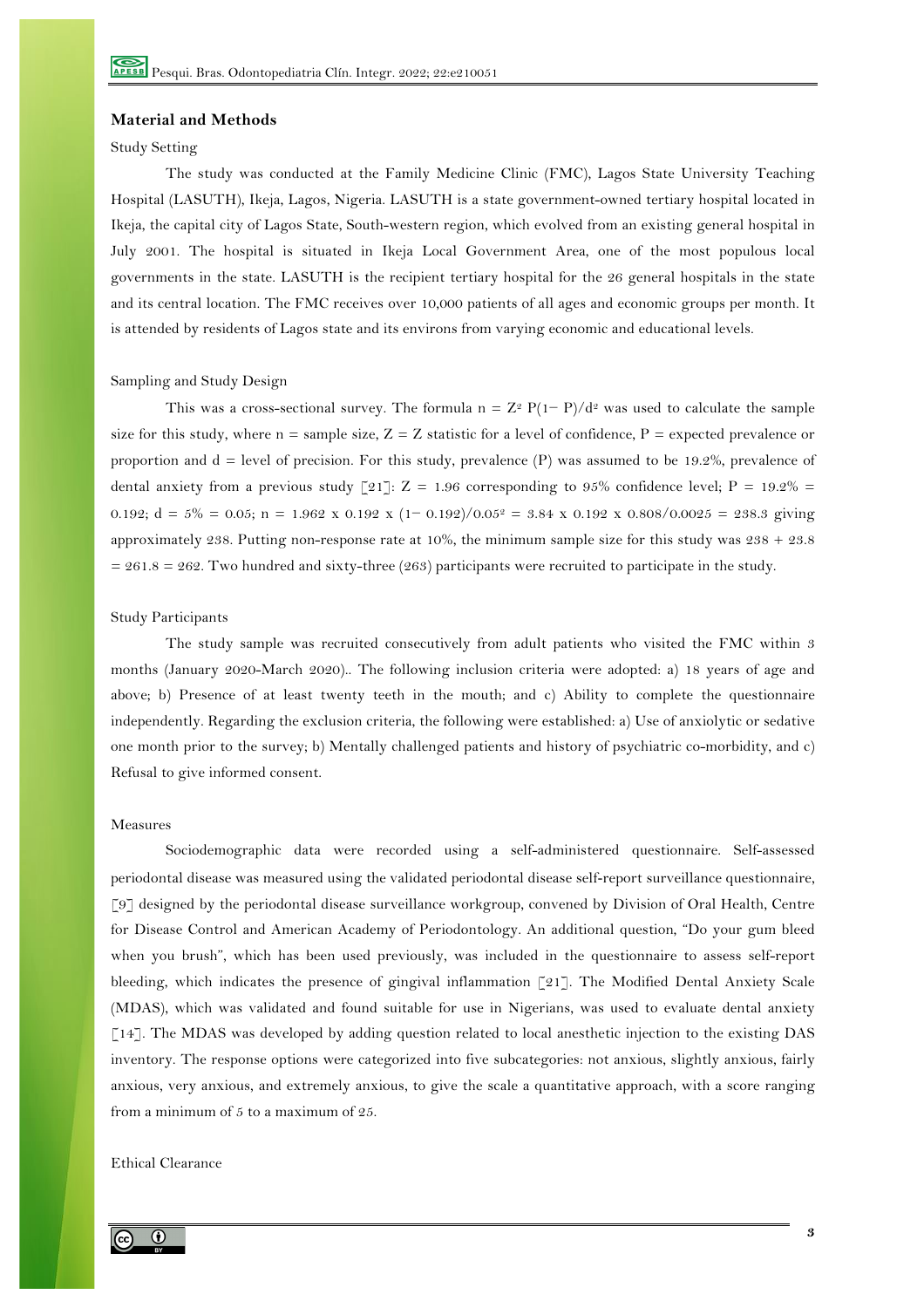Permission to carry out the research was sought from the Research and Ethical Committee of Lagos State University Teaching Hospital (No. LREC-06/10/1313), and written approval was obtained. Verbal and written consent was also obtained after the aim and objectives had been explained.

## Study Procedures

All consented participants completed the questionnaire, which incorporated the periodontal disease self-report surveillance and MDAS components as well their socio-demographic characteristics. Sociodemographic features including gender, age, education, marital status as well as a pattern of dental clinic attendance were also obtained.

The responses to the CDC-APP self-report questionnaire were grouped into two positive and negative responses. For the question "Overall, how would you rate the health of your gums?" The response "Excellent", "Very good" and "Good" were regarded as positive, while "Fair", "Poor" and "I don't know" were regarded as negative. The remaining questions and the question "Do your gums bleed when you brush"; "Yes'' was regarded as positive response, while "No" and "I don't know" were negative.

Participants with a positive response to questions 3, 4, 5 and 6 were regarded as having periodontitis, while those with negative responses but positive responses to the question "Do you bleed when you brush were grouped as having gingivitis [19,21]. A negative response to all these was regarded as not having periodontal disease.

#### Statistical Analysis

IBM SPSS Statistics 21 (IBM Corp., Armonk, NY, USA) was used to analyse the data. This included the computation of means, standard deviations, and percentage frequencies for various variables involved. Mean and standard deviation was calculated for quantitative variables. The Student's t-test was used to test for association between variables. Multivariable logistic regression analysis was done to determine odds ratios and confidence intervals. P-value < 0.05 was considered to be statistically significant.

## **Results**

A total of 263 patients participated in the survey. The majority of the study participants were female (64.6%), and the highest proportion was of lower socio-economic class (67.7%), had a secondary level of education (42.2%) and were aged between 15-25 years with a mean age of 32.69  $\pm$  15.87 years. In addition, the majority of the respondents (73.8%) had never visited the dentist before and brushed only once daily (77.2%) (Table 1).

| Table 1. Socio-demographic parameters and oral nealth practices of participants. |     |      |
|----------------------------------------------------------------------------------|-----|------|
| <b>Variables</b>                                                                 | N   | $\%$ |
| Gender                                                                           |     |      |
| Male                                                                             | 93  | 35.4 |
| Female                                                                           | 170 | 64.6 |
| Age (Years)                                                                      |     |      |
| $15 - 25$                                                                        | 139 | 52.9 |
| 26-35                                                                            | 37  | 14.1 |
| 36-45                                                                            | 25  | 9.5  |
| $46 - 55$                                                                        | 31  | 11.8 |
| 56-65                                                                            | 19  | 7.2  |
| 66-75                                                                            | 11  | 4.2  |
|                                                                                  |     |      |

**Table 1. Socio-demographic parameters and oral health practices of participants.**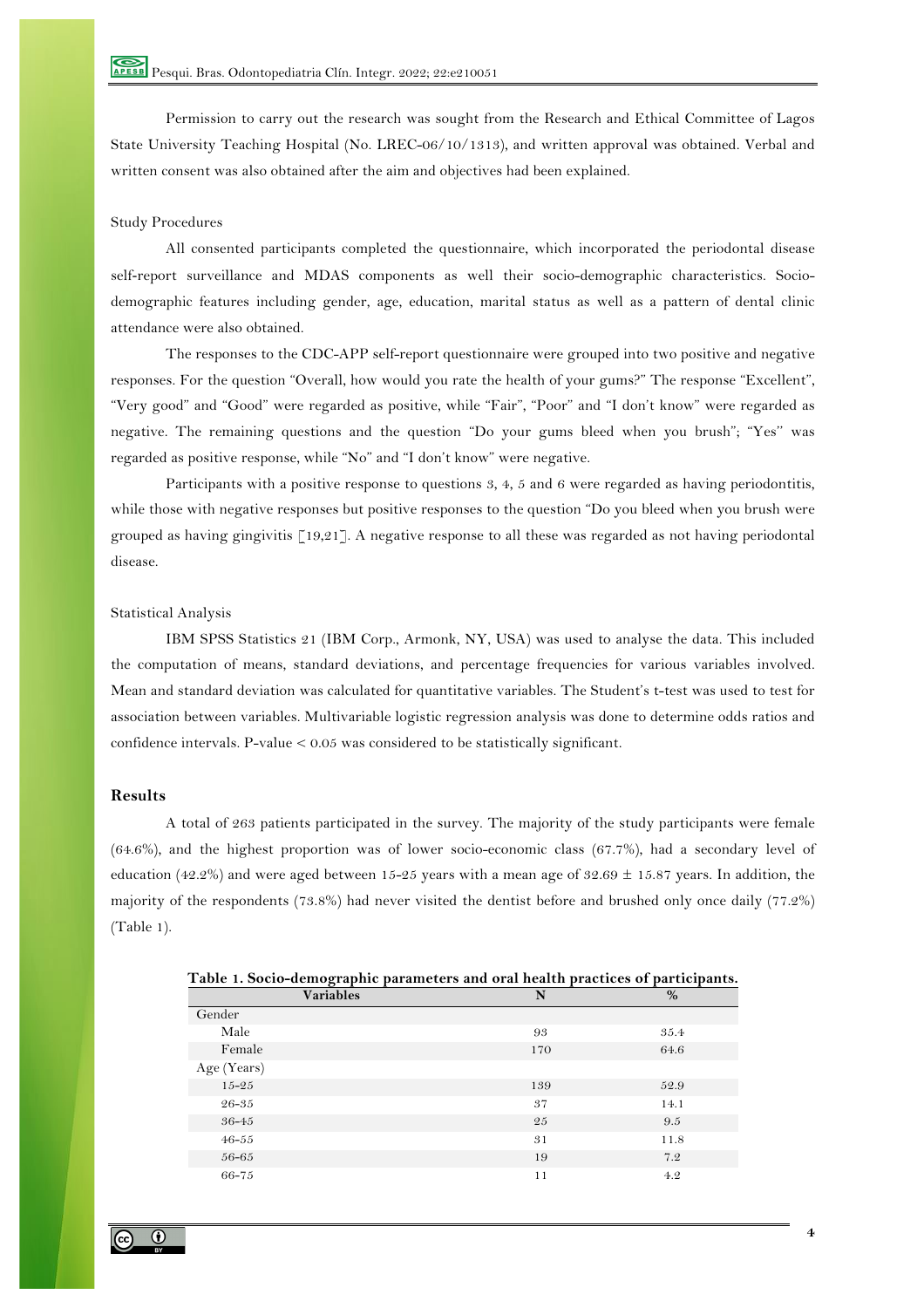| 76-85                       | $\mathbf{1}$   | 0.4  |
|-----------------------------|----------------|------|
| <b>Educational Level</b>    |                |      |
| Primary                     | 34             | 12.9 |
| Secondary                   | 111            | 42.2 |
| Tertiary                    | 99             | 37.6 |
| Post-Tertiary               | 19             | 7.2  |
| Socioeconomic Class         |                |      |
| Upper                       | 72             | 27.4 |
| Middle                      | 13             | 4.9  |
| Lower                       | 178            | 67.7 |
| Frequency of Dental Visit   |                |      |
| Every 6 Months              | 8              | 3.0  |
| Occasionally                | 28             | 10.6 |
| When I Have Pain            | 33             | 12.5 |
| Never Visited               | 194            | 73.8 |
| Alcohol Intake              |                |      |
| Yes                         | 55             | 20.9 |
| No                          | 208            | 79.1 |
| Cigarette Smoking           |                |      |
| Yes                         | 6              | 2.3  |
| No                          | 257            | 97.7 |
| Use of Dental Floss         |                |      |
| Yes                         | 45             | 17.1 |
| No                          | 218            | 82.9 |
| Frequency of Tooth-Brushing |                |      |
| Once                        | 203            | 77.2 |
| Twice or More               | 58             | 22.0 |
| Occasionally                | $\mathfrak{D}$ | 0.8  |

The distribution of MDAS scores and their relationship with periodontal status is presented in Table 2. Seventy-seven (29.3%) participants had High Dental Anxiety, while 49 (18.6%) had Very High Dental Anxiety. The mean MDAS score of the study participants was  $14.33 \pm 5.10$  and a higher mean was recorded among female patients (14.38  $\pm$  5.20) and those with periodontal disease (14.44  $\pm$  5.13). There was a significant association between self-reported periodontal status and gender, with female respondents having a significantly higher proportion of periodontitis (34.1%). The prevalence of periodontal disease was higher among those with very high dental anxiety (77.6%) than those without dental anxiety (73%), but the difference is not significant (p=0.658).

#### **Table 2. The distribution of self-report periodontal disease, dental anxiety, and their relationship.**

| <b>Variables</b>                  | Male                         | Female           | Total             | p-value  |  |
|-----------------------------------|------------------------------|------------------|-------------------|----------|--|
|                                   | $N$ (%)                      | $N$ (%)          | N(%)              |          |  |
| Self-Report Periodontal Status    |                              |                  |                   |          |  |
| Healthy                           | 22(23.7)                     | 49(28.8)         | 71(27.0)          | $0.017*$ |  |
| Gingivitis                        | 22(23.7)                     | 63(37.1)         | 114(43.3)         |          |  |
| Periodontitis                     | 20(21.5)                     | 58(34.1)         | 78(29.7)          |          |  |
| Mean MDAS Score                   |                              | $14.33 \pm 5.10$ |                   |          |  |
| Male                              |                              | $14.24 \pm 4.92$ |                   |          |  |
| Female                            |                              | $14.38 \pm 5.20$ |                   |          |  |
| Cases without Periodontal Disease |                              | $14.04 \pm 5.03$ |                   |          |  |
| Cases with Periodontal Disease    |                              | $14.44 \pm 5.13$ |                   |          |  |
|                                   | Level of Dental Anxiety (DA) |                  |                   |          |  |
|                                   | $No (0-14)$                  | $High (15-19)$   | Very High $(>19)$ |          |  |
| Self-Report Periodontal Disease   |                              |                  |                   |          |  |
| Absent                            | 37(27.0)                     | 23(29.9)         | 11(22.4)          | 0.658    |  |
| Present                           | 100(73.0)                    | 54(70.1)         | 38(77.6)          |          |  |
| Total                             | 137(52.1)                    | 77(29.3)         | 49(18.6)          |          |  |
|                                   |                              |                  |                   |          |  |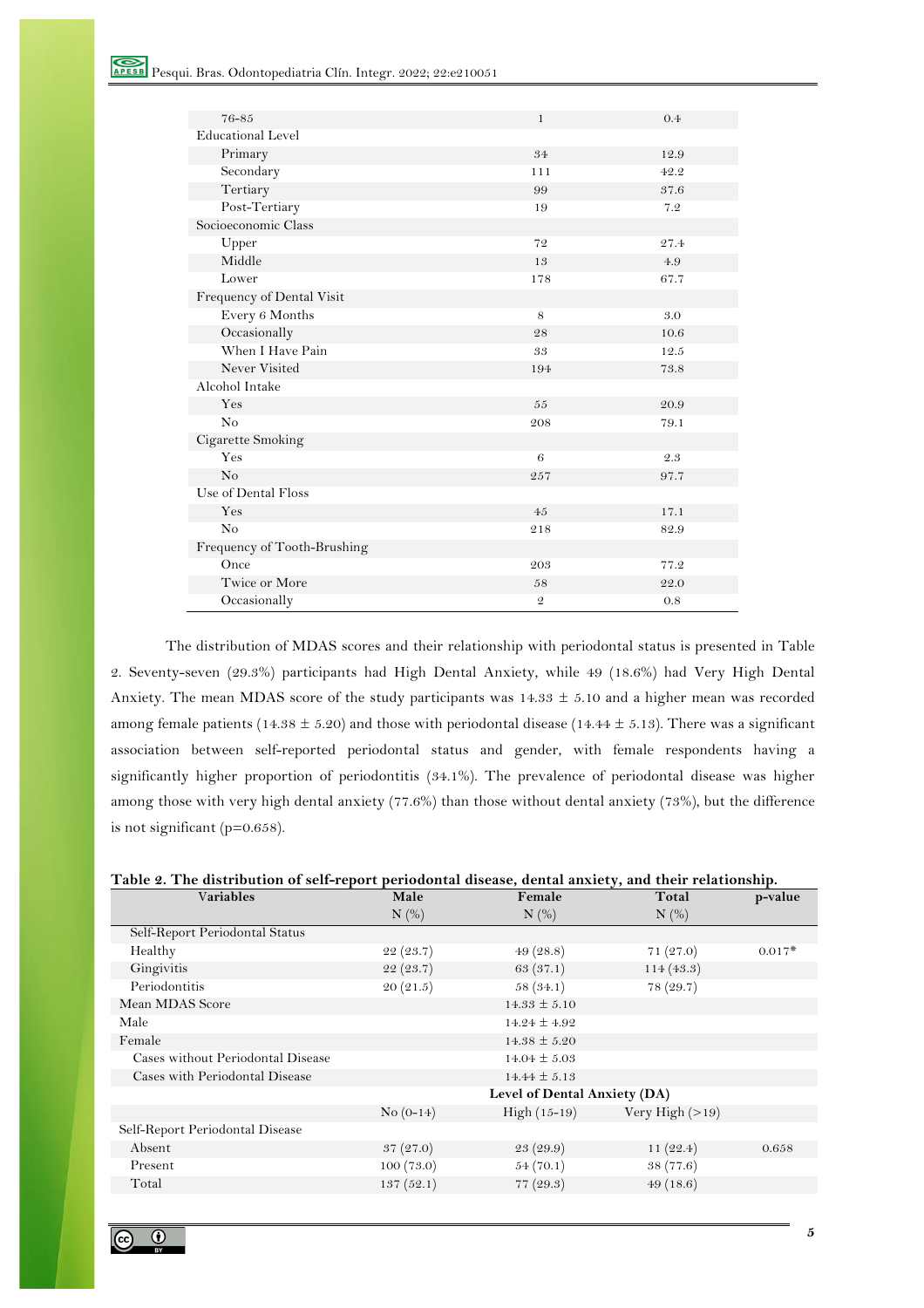Pesqui. Bras. Odontopediatria Clín. Integr. 2022; 22:e210051

| Self-Report Periodontal Status |           |          |             |       |
|--------------------------------|-----------|----------|-------------|-------|
| Healthy                        | 37(27.0)  | 23(29.9) | 11 $(22.4)$ | 0.793 |
| Gingivitis                     | 58(42.3)  | 31(40.2) | 25(25.5)    |       |
| Periodontitis                  | 42(30.7)  | 23(29.9) | 13(26.6)    |       |
| Total                          | 137(52.1) | 77(29.3) | 49(18.6)    |       |

Table 3 displays the responses to CDC-AAP recommended items. The highest proportion of respondents (79.4%) did not think or know if they might have periodontal disease, and 35.4% rated their overall periodontal health as good. However, most of them had never experienced mobile teeth (75.3%) nor receding gums (59.7%). In addition, most do not use dental floss (82.9%) or mouthwash (77.2%).

| Questions                                                                                                                                                              | N(%)       |
|------------------------------------------------------------------------------------------------------------------------------------------------------------------------|------------|
| Q1 - Do you think you might have gum disease?                                                                                                                          |            |
| Yes                                                                                                                                                                    | 54(20.6)   |
| N <sub>o</sub>                                                                                                                                                         | 114 (43.3) |
| I don't know                                                                                                                                                           | 95(36.1)   |
| Q2 - Overall, how would you rate the health of your teeth and gums?                                                                                                    |            |
| Excellent                                                                                                                                                              | 15(5.7)    |
| Very good                                                                                                                                                              | 48(18.3)   |
| Good                                                                                                                                                                   | 93(35.4)   |
| Fair                                                                                                                                                                   | 56 (21.3)  |
| Poor                                                                                                                                                                   | 22(8.4)    |
| I don't Know                                                                                                                                                           | 29 (11.0)  |
| Q3 - Have you ever had treatment for gum disease, such as scaling and root planing, sometimes called<br>"deep" cleaning?                                               |            |
| Yes                                                                                                                                                                    | 16(6.1)    |
| No                                                                                                                                                                     | 234(89.0)  |
| I don't know                                                                                                                                                           | 13(4.9)    |
| $Q_4$ - Have you ever had any teeth become loose on their own, without an injury?                                                                                      |            |
| Yes                                                                                                                                                                    | 55 (20.9)  |
| No                                                                                                                                                                     | 198(75.3)  |
| I don't know                                                                                                                                                           | 10(3.8)    |
| $Q5$ - Have you ever been told by a dental professional that you lost bone around your teeth?                                                                          |            |
| Yes                                                                                                                                                                    | 5(1.9)     |
| N <sub>0</sub>                                                                                                                                                         | 228 (86.7) |
| I don't know                                                                                                                                                           | 30(11.4)   |
| Q6 - During the past 3 months, have you noticed a tooth that doesn't look right or getting longer or<br>presence of receding                                           |            |
| Yes                                                                                                                                                                    | 23(8.7)    |
| N <sub>0</sub>                                                                                                                                                         | 157(59.7)  |
| I don't know                                                                                                                                                           | 83 (31.6)  |
| Q7 - Aside from brushing your teeth with a toothbrush, in the last 7 days, how many times did you use<br>dental floss or any other device to clean between your teeth? |            |
| $0 \times$ time/week                                                                                                                                                   | 218 (82.9) |
| 1 to 7 times/week                                                                                                                                                      | 45(17.1)   |
| Q8 - Aside from brushing your teeth with a toothbrush, in the last 7 days, how many times did you use<br>mouthwash or other dental rinse product?                      |            |
| $0 \times$ time/week                                                                                                                                                   | 203(77.2)  |
| 1 to 7 times/week                                                                                                                                                      | 60(22.8)   |
| Q9 - Do your gums bleed when you brush your teeth?                                                                                                                     |            |
| No                                                                                                                                                                     | 106(40.3)  |
| Sometimes                                                                                                                                                              | 148(56.3)  |
| Always                                                                                                                                                                 | 9(3.4)     |

Table 4 presents the bivariate association between socio-demographic variables and distribution of dental anxiety among study participants. There was a significantly higher prevalence of very high dental

 $\odot$  $\left[ 6 \right]$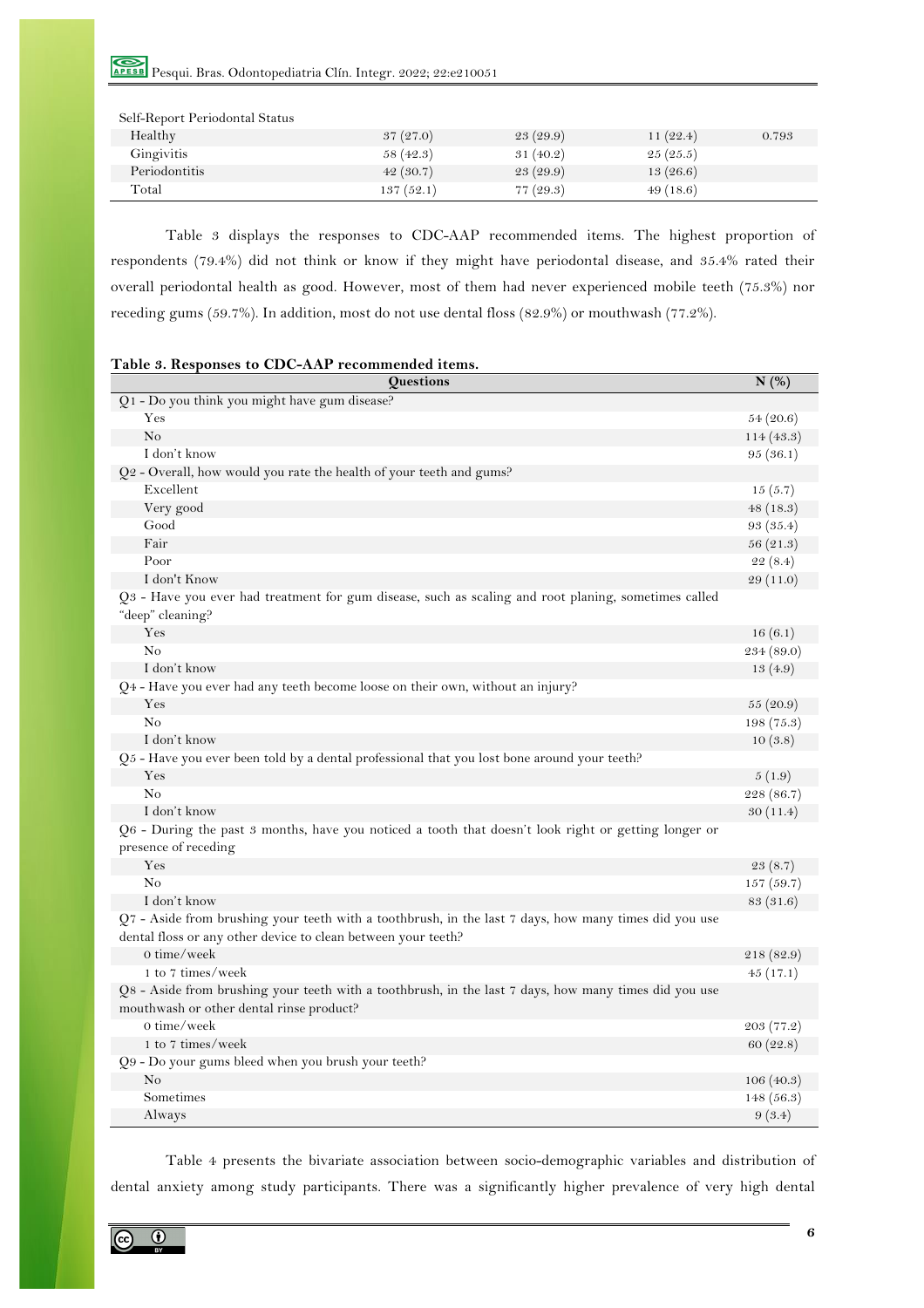anxiety among respondents who had never visited the dentist (23.2%) (p=0.026). Similarly, females (19.4%), middle-class respondents (30.8%), and those with a primary level of school education (23.5%) had a higher prevalence of high dental anxiety, even though the association was not significant.

|                            | <b>Level of Anxiety</b> |                |                               |          |  |
|----------------------------|-------------------------|----------------|-------------------------------|----------|--|
| <b>Variables</b>           | $No (0-14)$             | $High (15-19)$ | Very High/Dental Phobia (>19) | p-value  |  |
|                            | $N$ (%)                 | $N$ (%)        | $N$ (%)                       |          |  |
| Gender                     |                         |                |                               |          |  |
| Male                       | 50(53.8)                | 27 (29)        | 16(17.2)                      | 0.888    |  |
| Female                     | 87(51.2)                | 50(29.4)       | 33(19.4)                      |          |  |
| Age Group (Years)          |                         |                |                               |          |  |
| $15 - 25$                  | 74(53.2)                | 42(30.2)       | 23(16.6)                      | 0.646    |  |
| 26-35                      | 20 (50.1)               | 8(21.6)        | 9(24.3)                       |          |  |
| 36-45                      | 16(64.0)                | 5(20.0)        | 4(16.0)                       |          |  |
| $46 - 55$                  | 11(35.5)                | 14(45.2)       | 6(19.3)                       |          |  |
| 56-65                      | 9(47.4)                 | 6(31.6)        | 4(21.0)                       |          |  |
| 66-75                      | 6(54.5)                 | 2(18.2)        | 3(27.3)                       |          |  |
| 76-85                      | 1(100.0)                | 0(0.0)         | 0(0.0)                        |          |  |
| Socioeconomic Class        |                         |                |                               |          |  |
| Upper                      | 40(55.5)                | 20(27.8)       | 12(16.7)                      | 0.755    |  |
| Middle                     | 5(38.4)                 | 4(30.8)        | 4(30.8)                       |          |  |
| Lower                      | 92(51.7)                | 53 (29.8)      | 33(18.5)                      |          |  |
| <b>Educational Level</b>   |                         |                |                               |          |  |
| Primary                    | 19(55.9)                | 7(20.6)        | 8(23.5)                       | 0.082    |  |
| Secondary                  | 53 (47.8)               | 32 (28.8)      | 26 (23.4)                     |          |  |
| Tertiary                   | 51(51.5)                | 36 (36.4)      | 12(12.1)                      |          |  |
| Post-tertiary              | 14(73.7)                | 2(10.5)        | 3(15.8)                       |          |  |
| Frequency of Dental Visits |                         |                |                               |          |  |
| Every 6 Months             | 6(75.0)                 | 2(25.0)        | 0(0.0)                        | $0.026*$ |  |
| Occasionally               | 14(50.0)                | 11(39.3)       | 3(10.7)                       |          |  |
| When I Have Pain           | 24 (72.7)               | 8(24.2)        | 1(3.1)                        |          |  |
| Never Visited              | 93 (47.9)               | 56 (28.9)      | 45(23.2)                      |          |  |

**Table 4. Bivariate association between socio-demographic variables and distribution of dental anxiety.**

The multivariable regression analysis shows variables with higher odds of association with periodontal disease. Frequency of toothbrushing (aOR=1.305; CI 0.678-2.513); cigarette smoking (aOR=1.596; CI 0.162-15.688); non-use of mouthwash (aOR=1.616; CI 0.803-3.249); non-use of dental floss (aOR=1.393; CI 0.654-2.968); and severe MDAS score category (aOR=1.026; CI 0.901-1.168) were associated with higher odds of periodontal disease after controlling for other covariates even though the associations were not significant. The odds were not significantly higher in different age categories nor affected by socioeconomic class, access to dental care and educational attainment (Table 5).

| Table 5. Logistic regression model. |       |       |         |       |          |        |
|-------------------------------------|-------|-------|---------|-------|----------|--------|
| <b>Variables</b>                    | S.E.  | Wald  | p-value | aOR   | 95% C.I. |        |
|                                     |       |       |         |       | Lower    | Upper  |
| Age Group                           | 0.115 | 1.300 | 0.254   | 0.877 | 0.700    | 1.099  |
| Marital Status                      | 0.222 | 1.545 | 0.214   | 1.317 | 0.853    | 2.034  |
| Low Educational Attainment          | 0.244 | 1.509 | 0.219   | 0.741 | 0.460    | 1.195  |
| Low-Socioeconomic Class             | 0.222 | 0.070 | 0.791   | 0.943 | 0.610    | 1.457  |
| Low Frequency of Tooth Brushing     | 0.334 | 0.633 | 0.426   | 1.305 | 0.678    | 2.513  |
| Low Frequency of Dental Visit       | 0.320 | 0.057 | 0.811   | 0.926 | 0.495    | 1.734  |
| Last Dental Visit                   | 0.238 | 2.090 | 0.148   | 0.709 | 0.444    | 1.130  |
| Alcohol Intake                      | 0.362 | 0.325 | 0.569   | 0.813 | 0.400    | 1.655  |
| Cigarette Smoking                   | 1.166 | 0.161 | 0.689   | 1.596 | 0.162    | 15.668 |
|                                     |       |       |         |       |          |        |

## **Table 5. Logistic regression model.**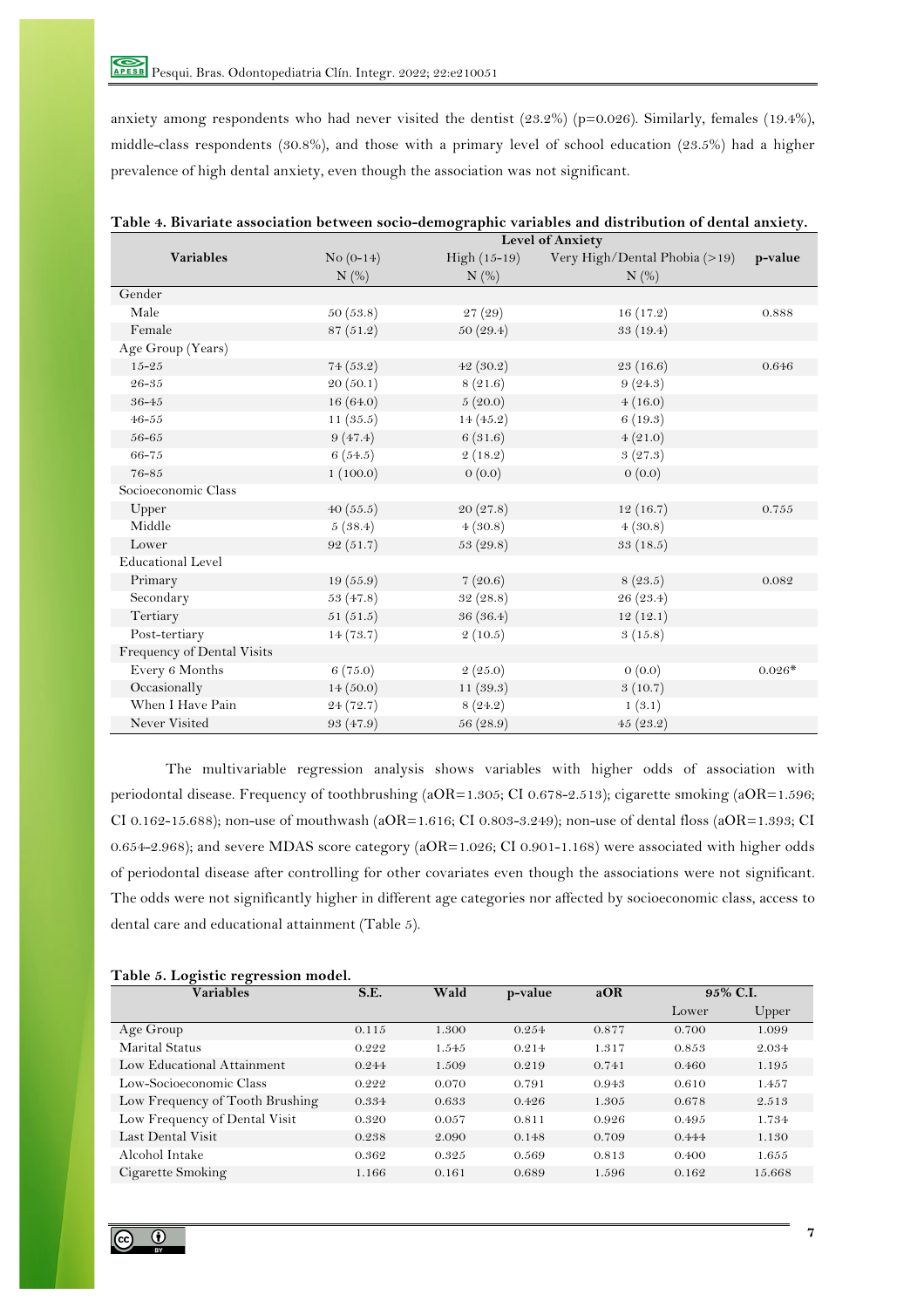| Level of Anxiety         | 0.439 | 0.003 | 0.955 | 0.975 | 0.413 | 2.305 |
|--------------------------|-------|-------|-------|-------|-------|-------|
| High MDAS Category       | 0.066 | 0.150 | 0.699 | 1.026 | 0.901 | 1.168 |
| Type of Dental Treatment | 0.105 | 2.426 | 0.119 | 1.178 | 0.959 | 1.448 |
| Non-use of Mouthwash     | 0.356 | 1.811 | 0.178 | 1.616 | 0.803 | 3.249 |
| Non-use of Dental floss  | 0.386 | 0.737 | 0.391 | 1.393 | 0.654 | 2.968 |
| Constant                 | 1.777 | 0.223 | 0.637 | 2.315 |       |       |

## **Discussion**

Although bacterial pathogens are required to initiate periodontal disease, their presence alone is not sufficient to cause tissue destruction. The etiological importance of biological and behavioral risk factors for periodontal diseases, such as smoking, alcohol use, socioeconomic status, advancing age, oral hygiene, and systemic diseases like diabetes mellitus, has already been established [22,23]. However, some observational studies have identified other factors such as stress, depression, and anxiety as risk factors for periodontal diseases [24]. Seventy-seven (29.3%) of our study participants had high dental anxiety, while 18.6% had very high dental anxiety. The mean MDAS score of the study participants was  $14.33 \pm 5.10$  and was higher among female patients (14.38  $\pm$  5.20). It has been postulated that women are more susceptible to perceived threats or danger and may describe their fears more openly, while men may be more emotionally stoic and hide their anxieties [25]. Nevertheless, some studies found no sex differences and mentioned cultural characteristics as a possible explanation [26,27].

A higher mean MDAS score was also recorded among those that reported the presence of periodontal disease (14.44  $\pm$  5.13). Several researchers group dental phobias into situational and blood injection injury types of phobia [28,29]. Antilla et al. [30] found lower rates of tooth brushing and dental visits in anxious adults, even though these adults perceived their need for dental treatment. Anxiety related to dental treatment was associated with a lower frequency of tooth brushing and higher sugar consumption [31]. In addition, studies have reported an association between dental anxiety – a different anxiety disorder, although associated with general anxiety – and poor oral health and avoidance of oral health services [32,33]. Ng and Leung [34] examined dental fear and its relation to periodontal clinical attachment levels and oral health-related quality of life. Greater levels of dental care-related anxiety and fear were associated with lower clinical attachment levels. Increased dental fear levels were also related to poorer OHRQoL [34].

Furthermore, Peruzzo et al. [35] conducted a systematic review of the evidence on the influence of stress and psychological factors on periodontal disease. Of the 14 studies (seven case-control, six crosssectional and one prospective clinical trial) meeting inclusion criteria for the review, the majority (57%) reported a positive relationship between stress/psychological factors and periodontal disease. Another 28.5% of the studies observed a positive relationship between some characteristics of stress and periodontal disease, demonstrating that most of the work published to date examining this relationship has indeed found significant associations [35].

There was a significant association between self-reported periodontal status and gender, with female respondents having a significantly higher proportion of periodontitis (34.1%). Although compared with women, men appear at greater risk for periodontitis [36]. In addition, women have a higher perceived susceptibility to periodontal disease than men [37]. It is thus noteworthy that women reported periodontal bleeding and swelling symptoms more frequently than men.

In our study, the highest proportion of respondents (209, 79.4%) did not think or know if they might have periodontal disease and 35.4% rated their overall periodontal health as good. Most of them had never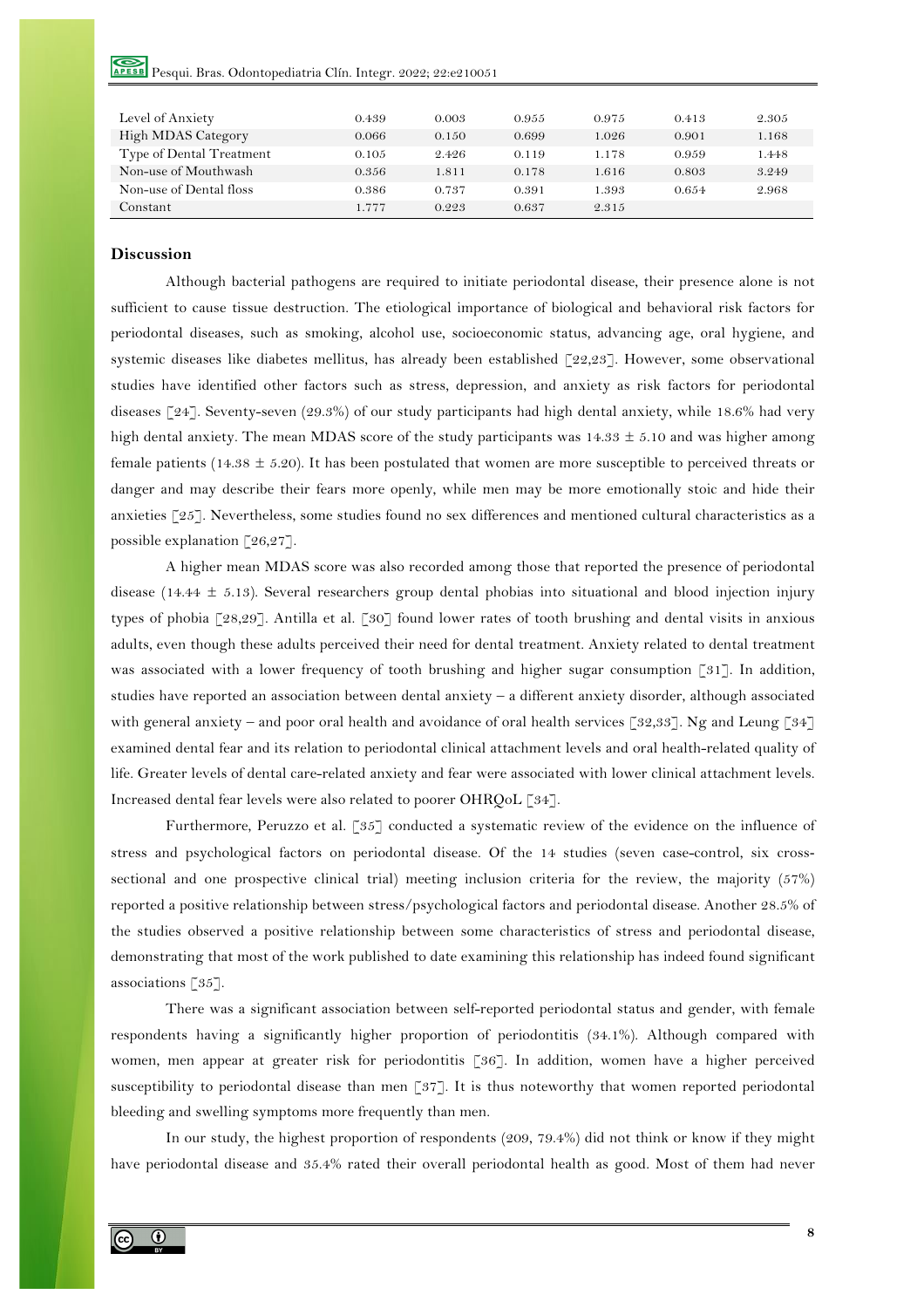experienced mobile teeth (75.3%) nor receding gums (59.7%). The majority of the respondents do not use dental floss (82.9%) nor mouthwash (77.2%). Thus, question 1 puts the prevalence of a self-reported periodontal disease among the respondents as 20.6%, which is similar to that of a previous study in Nigeria that assessed self-reported periodontal disease [9]. The major impediment to periodontal disease surveillance is the cost and other resources required to collect clinical data, which are the gold standard for determining periodontal disease prevalence. A possible alternative to clinical periodontal assessment is self-report, a method widely used to assess the prevalence of various medical conditions, as well as health-related behaviors and characteristics in a population. The use of valid self-report measures of periodontal diseases can be considered a low-cost alternative to facilitate epidemiological studies and allow for surveillance of the periodontal condition of the population. Since self-reported periodontal health status may be explained by the same factors that are associated with clinical periodontal health status, it has been suggested that it may be a useful measure for monitoring periodontal health in developing and resource-limited settings, where logistics and the costs associated with a clinical oral survey may make such a survey non-viable [38].

There was a significantly higher prevalence of very high dental anxiety among respondents who had never visited the dentist (23.2%). The cancellation, avoidance, or postponement of dental visits is common among anxious and vulnerable individuals. There is strong evidence that dental anxiety is associated with dental attendance; it has been reported that individuals with higher dental anxiety tend to visit the dentist irregularly [39], which in turn may lead to a deterioration in oral health. Studies have demonstrated that dental anxiety is associated with poor self-reported and clinically assigned oral health, more decayed and missing teeth, fewer filled teeth and worse periodontal health [39] which may explain the higher prevalence recorded among respondents with very high dental anxiety in this study. Armfield et al. [40], hypothesized that "people with high dental fear are more likely to delay treatment, leading to more extensive dental problems and symptomatic visiting patterns which feedback into the maintenance or exacerbation of existing dental fear".

The multivariable regression analysis further showed higher odds of association with periodontal disease with lower frequency of toothbrushing, cigarette smoking, not using mouthwash, not using dental floss and severe dental anxiety. The odds were, however, not higher in different age categories nor affected by socioeconomic class, access to dental care and educational attainment. This shows that even though our study had many young respondents from low socioeconomic classes who infrequently attended the dental clinic, these variables had no confounding effect on the independent association between dental anxiety and periodontal disease. Dental anxiety is a multidimensional construct that consists of somatic, cognitive, and emotional elements and describes a general state that is not stimulus specific. This trait in an individual may result in avoidance of dental treatment. The relationship between periodontal illness and the psychological predisposing factors is well-established in specific conditions, like, Acute Necrotizing Ulcerative Gingivitis (ANUG), which is significantly associated with high levels of trait anxiety, depression, and other emotional disturbances [41].

Concerning other possible factors influencing periodontal disease, evidence is emerging that chronic stress, depression, and anxiety may negatively influence disease progression [42]. Although emotional disorders may increase the risk of chronic periodontitis, the mechanism remains unclear. On the one hand, the altered emotional status would change the health-related behaviors, such as oral hygiene, oral health examination, smoking, and diet, which might increase the risk of periodontitis. On the other hand, the emotional disorder have been hypothesized to deteriorate the already damaged periodontal tissues through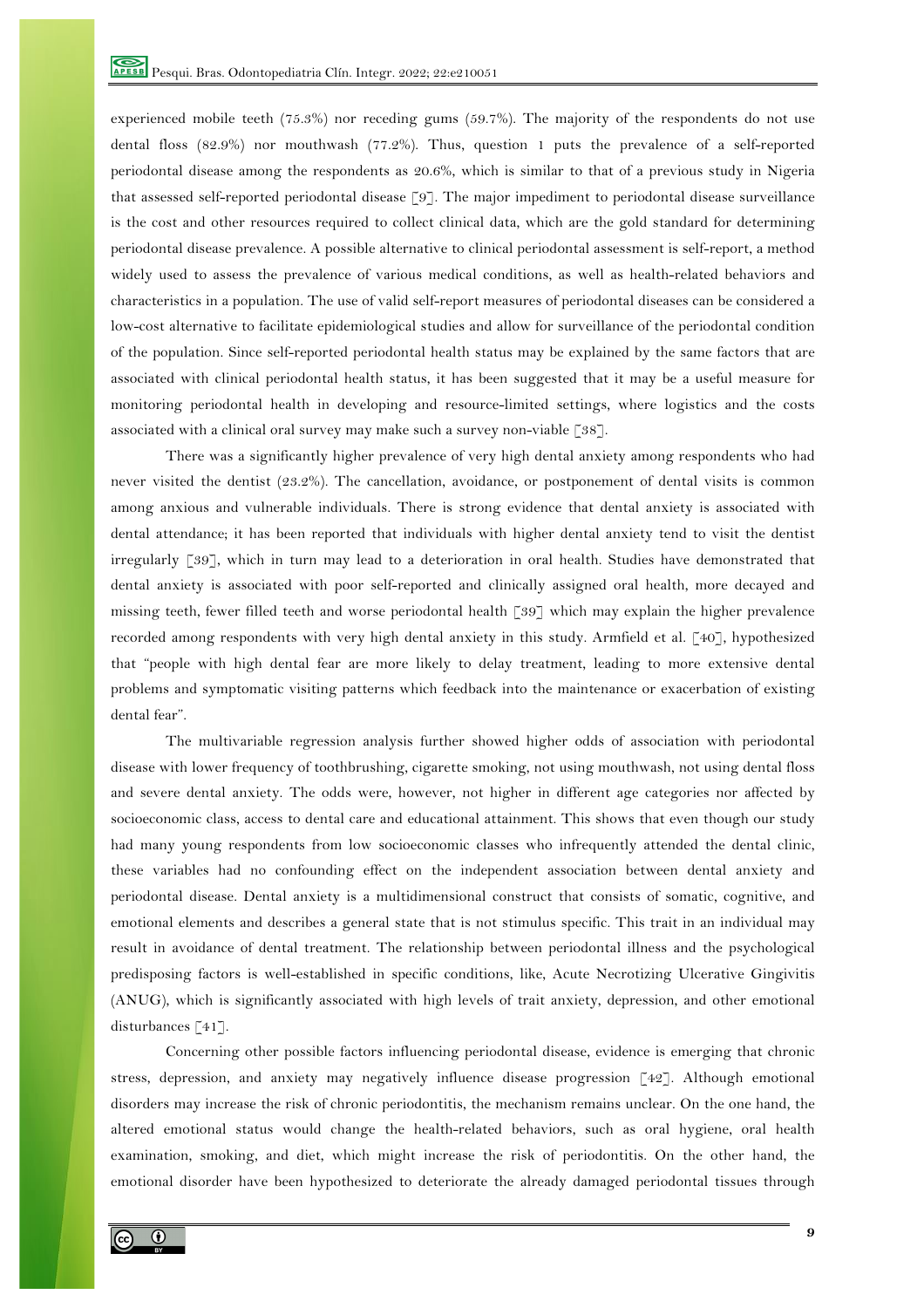comprehensive immunosuppression or elevated susceptibility to inflammation. One potential hypothesis is that the activated hypothalamic-pituitary-adrenal axis in anxiety and depression results in a continued release of glucocorticoids, leading to inflammation  $\lceil 43 \rceil$ . During the activation of the HPA axis, the T-helper phenotype of a subject is influenced by the inhibition of IL-12 and the stimulation of IL-10 by the macrophages. As a result, the periodontal tissues may be more vulnerable to periodontal pathogens in sites with periodontal inflammation, and thus such a condition could lead to the localized destruction of periodontal tissues [44].

Some limitations can be observed in this study. First, there is potential underreporting in self-reported surveys, as participants are subject to recall and social desirability biases. Secondly, other factors associated with the use of oral health services or tooth loss, such as health insurance, dental caries, daily hygiene routines and access to dental services, could confound the responses.

## **Conclusion**

The prevalence of self-reported periodontal disease among the respondents with very high dental anxiety was higher than those with high dental anxiety and those without dental anxiety, but the difference was not significant. The use of valid self-report measures of periodontal diseases can be considered a low-cost alternative to facilitate epidemiological studies and allow for surveillance of the periodontal condition of the population.

#### **Authors' Contributions**

MES https://orcid.org/0000-0003-3231-0970 Conceptualization, Methodology, Formal Analysis, Investigation, Data Curation, Writing - Original Draft, Writing - Review and Editing and Visualization. OOO https://orcid.org/0000-0002-1959-6532 Methodology, Investigation, Writing - Original Draft and Writing - Review and Editing. AO https://orcid.org/0000-0003-4433-8276 Methodology, Investigation, Writing - Original Draft and Writing - Review and Editing<br>OAC https://orcid.org/0000-0002-4234-9775 Conceptualization, Methodology, Investigation, Writin Conceptualization, Methodology, Investigation, Writing - Original Draft and Writing - Review and Editing. All authors declare that they contributed to critical review of intellectual content and approval of the final version to be published.

#### **Financial Support**

None.

## **Conflict of Interest**

The authors declare no conflicts of interest.

## **Data Availability**

The data used to support the findings of this study can be made available upon request to the corresponding author.

#### **References**

- [1] Liu Y, Huang X, Yan Y, Lin H, Zhang J, Xuan D. Dental fear and its possible relationship with periodontal status in Chinese adults: a preliminary study. BMC Oral Health 2015, 15:18. https://doi.org/10.1186/1472-6831-15-18
- [2] Jaakkola S, Rautava R, Alanen P, Aromaa M, Pienihäkkinen K, Räihäet H, et al. Dental fear: one single clinical question for measurement. Open Dent J 2009; 3:161-6. https://doi.org/10.2174/1874210600903010161
- [3] Storjord HP, Teodorsen MM, Bergdahl J, Wynn R, Johnsen JK. Dental anxiety: a comparison of students of dentistry, biology, and psychology. J Multidisciplinary Healthcare 2014; 14(7):413-8. https://doi.org/10.2147/JMDH.S69178
- [4] Malvania BA, Aithkrishnan CG. Prevalence and sociodemographic correlates of dental anxiety in a group of patients attending a dental institution in Vadodara city, Gurajat, India. Indian J Dent Res 2011; 22(1):179-80. https://doi.org/10.1111/cdoe.12132
- [5] Fayad MI, Elbieh A, Baig MN, Alruwaili SA. Prevalence of dental anxiety among dental patients in Saudi Arabia. J Int Soc Prev Community Dent 2017; 7(2):100-4. https://doi.org/10.4103/jispcd.JISPCD\_19\_17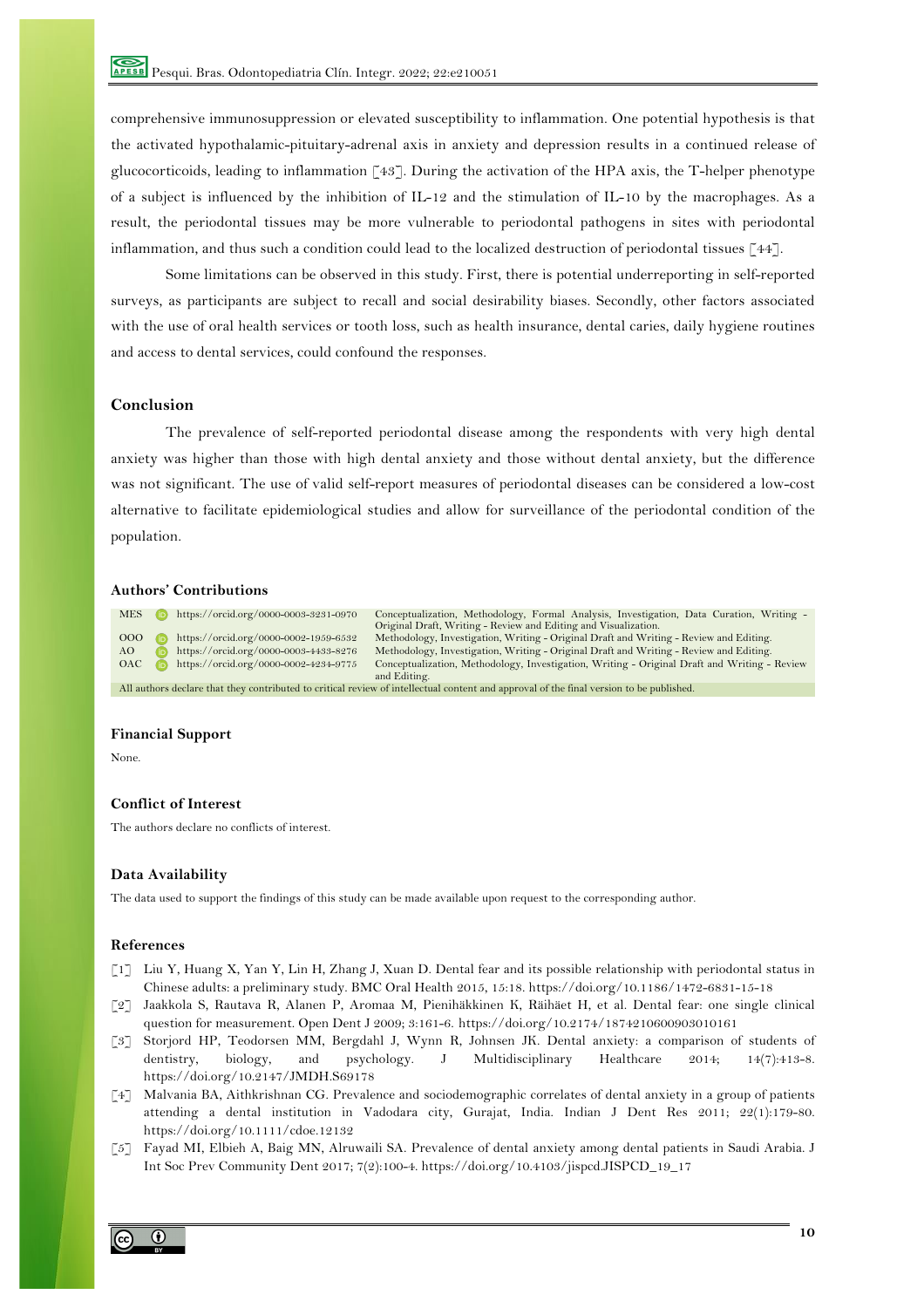- [6] Ogbebor OG, Azodo CC. Oral health knowledge and dental attendance among adolescents with and without dental fear. Borno Med J 2017; 14(2):175-82.
- [7] Bashiru BO, Omotola OE. Prevalence and determinants of dental anxiety among adult population in Benin City, Nigeria. Eur J Gen Dent 2016; 5(3):99-103. https://doi.org/10.4103/2278-9626.189252
- [8] Akhigbe KO, Koleoso ON. Trait anxiety, sex, age and dental treatment experience as determinants of dental anxiety among chronic dental patients in Nigeria. Eur Sci J 2014; 10(12):316-28.
- [9] Taiwo JO, Ibiyemi O, Osuh ME, Lawal FB. Validity of the periodontal disease surveillance self-report questionnaire in a Nigerian population. Port Harcourt Med J 2017; 11(2):84-9. https://doi.org/10.4103/phmj.phmj\_7\_16
- [10] Taiwo JO, Jeboda SO, Motayo TO, Obiechina AE. Periodontal health of the elderly people in South East local government area in Ibadan, Nigeria. Afr J Med Med Sci 2004; 33(4):285-91.
- [11] Eke PI, Genco RJ. CDC Periodontal disease surveillance project: background, objectives, and progress report. J Periodontol 2007; 78(7s):1366-71. https://doi.org/10.1902/jop.2007.070134
- [12] Kim HN, Jang YE, Kim CB, Kim NH. Socioeconomic status and self-reported periodontal symptoms in communitydwelling individuals: data from the Korea Community Health Surveys of 2011 and 2013. Int Dent J 2018; 68(6):411-9. https://doi.org/10.1111/idj.12407
- [13] Oyapero A, Ogunbanjo BO. Socio-demographic correlates of dental anxiety among patients attending a public dental clinic in Lagos, Nigeria. Libyan Dental Journal 2016; 6:1-7. https://doi.org/10.5542/LDJ.v6i0.26021031
- [14] Coker AO, Sorunke ME, Onigbinde OO, Awotile AO, Ogunbanjo OB, Ogunbanjo VO. The prevalence of dental anxiety and validation of the Modified Dental Anxiety Scale in a sample of Nigerian population. Niger Med Pract 2012; 62(5-6):138-43.
- [15] Abbood HM, Hinz J, Cherukara G, Macfarlane TV. Validity of self-reported periodontal disease: a systematic review and meta-analysis. J Periodontol 2016; 87(12):1474-83. https://doi.org/10.1902/jop.2016.160196
- [16] Carra MC, Gueguen A, Thomas F, Pannier B, Caligiuri G, Steg PG, et al. Self-report assessment of severe periodontitis: periodontal screening score development. J Clin Periodontol 2018; 45(7):818-31. https://doi.org/10.1177/0022034513505621
- [17] Eke PI, Dye BA, Wei L, Slade GD, Thornton-Evans GO, Beck JD, et al. Self-reported measures for surveillance of periodontitis. J Dent Res 2013; 92(11):10411047. https://doi.org/10.1177/0022034513505621
- [18] Chatzopoulos GS, Cisneros A, Sanchez M, Lunos S, Wolff LF. Validity of self-reported periodontal measures, demographic characteristics, and systemic medical conditions. J Periodontol 2018; 89(8):924-32. https://doi.org/10.1002/JPER.17-0586
- [19] Khader Y, Alhabashneh R, Alhersh F. Development and validation of a self-reported periodontal disease measure among Jordanians. Int Dent J 2015; 65(4):203-10. https://doi.org/10.1111/idj.12170
- [20] Wu X, Weng H, Lin X. Self-reported questionnaire for surveillance of periodontitis in Chinese patients from a prosthodontic clinic: a validation study. J Clin Periodontol 2013; 40(6):616-23. https://doi.org/10.1111/jcpe.12103
- [21] Azodo CC, Umoh AO. Perception of gingival bleeding and oral health practices in dental anxious and nonanxious Nigerian teachers. J Interdiscip Dentistry 2016; 6(1):14-8. https://doi.org/10.4103/2229-5194.188156
- [22] Vettore MV, Leão AT, Monteiro Da Silva AM, Quintanilha RS, Lamarca GA. The relationship of stress and anxiety with chronic periodontitis. J Clin Periodontol 2003; 30(5):394-402. https://doi.org/10.1034/j.1600-051X.2003.10271.x
- [23] Van Dyke TE, Sheilesh D. Risk factors for periodontitis. J Int Acad Periodontol 2005; 7(1):3-7.
- [24] Ng SK, Keung Leung W. A community study on the relationship between stress, coping, affective dispositions and periodontal attachment loss. Community Dent Oral Epidemiol 2006; 34(4):252-66. https://doi.org/10.1111/j.1600-0528.2006.00282.x
- [25] Tolvanen M, Hagqvist O, Luoto A, Rantavuori K, Karlsson L, Karlsson H, et al. Changes over time in adult dental fear and correlation to depression and anxiety: a cohort study of pregnant mothers and fathers. Eur J Oral Sci 2013; 121(3 Pt 2):264-9. https://doi.org/10.1111/eos.12026
- [26] Storjord HP, Teodorsen MM, Bergdahl J, Wynn R, Johnsen JA. Dental anxiety: a comparison of students of dentistry, biology, and psychology. J Multidiscip Health 2014; 7:413-18. https://doi.org/10.2147/JMDH.S69178
- [27] Kirova DG. Dental anxiety among dental students. J Imab 2011; 17(2011):137-9. https://doi.org/10.5272/jimab.2011172.137
- [28] Skaret E, Berg E, Kvale G. Psychological characteristics of Norwegian adolescents reporting no likelihood of visiting a dentist in a situation with toothache. Int J Paediatric Dent 2007; 17(6):430-8. https://doi.org/10.1111/j.1365-263X.2007.00869.x
- [29] Armfield JM. How do we measure dental fear and what are we measuring anyway? Oral Health Prev Dent 2010; 8(2):107-5. https://doi.org/10.3290/j.ohpd.a19198
- [30] Anttila S, Knuuttila M, Ylöstalo P, Joukamaa M. Symptoms of depression and anxiety in relation to dental health behavior and self-perceived dental treatment need. Eur J Oral Sci 2006; 114(2):109-14. https://doi.org/10.1111/j.1600-0722.2006.00334.x
- [31] Cinar AB, Murtomaa H. A comparison of psychosocial factors related to dental anxiety among Turkish and Finnish pre-adolescents. Oral Health Prev Dent 2007; 5(3):173-9.